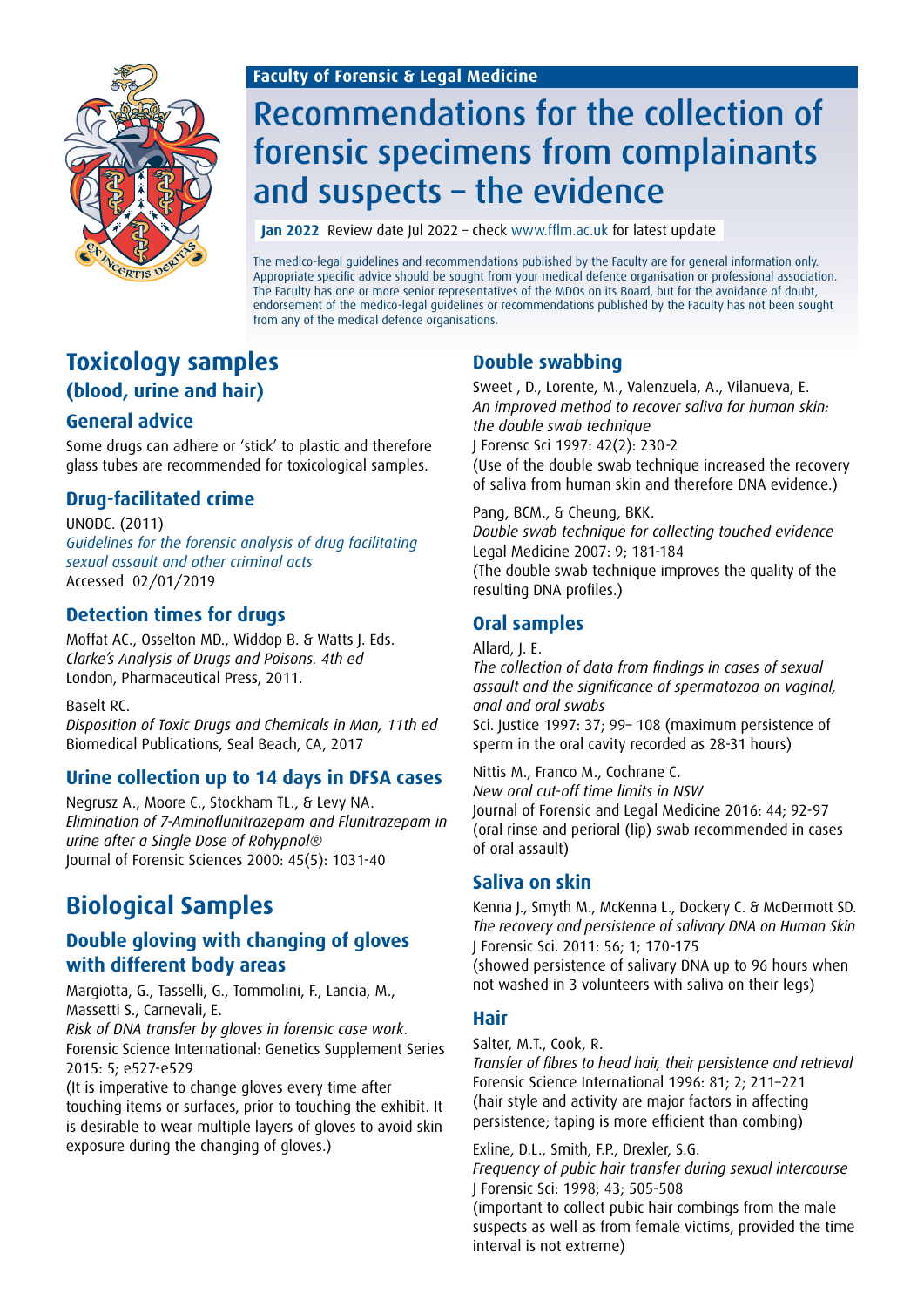### **Faculty of Forensic & Legal Medicine**



Recommendations for the collection of forensic specimens from complainants and suspects – the evidence **Jan 2022** Review date Jul 2022

### **Fingernail swabbing**

Dowlman EA., Martin NC., Foy MJ., Lochner T. & Neocleous T. *The prevalence of mixed DNA profiles on fingernails swabs* Sci. Justice 2010: 50; 64-71

(looking at the persistence of DNA profiles after intimate contact)

Flanagan N. & McAlister C.

*The transfer and persistence of DNA under the fingernails following digital penetration of the vagina* For Sci International: Genetics 2011: 5; 479-483 (DNA profiles maybe obtained up to 18 hours post digital penetration)

#### Oz C. & Zamir A.

*An Evaluation of the Relevance of Routine DNA Typing of Fingernail Clippings for Forensic Casework* Journal of Forensic Science 2000: 45(1):158-160 (clippings from 6 volunteers did not reveal donor profile – hence swabbing might be more effective)

Lederer, T., Betz P. & Seidl S. *DNA analysis of fingernail debris using different multiplex systems: a case report* Int J Legal Med 2001: 114(4-5): 263-6

(showed that a victim's DNA might be accessed from fingernail scrapings from an assailant (using a small plastic spatula) two days after an assault and after the assailant had admitted to washing his hands several times)

#### Foran D., Hebda L., Doran A.

*[Trace DNA from Fingernails: Increasing the Success Rate](https://www.ncjrs.gov/pdffiles1/nij/grants/249534.pdf)  [of Widely Collected Forensic Evidence December 2015](https://www.ncjrs.gov/pdffiles1/nij/grants/249534.pdf)* Accessed 05/01/2016 (double swabbing of nails best in the living)

### **Female genitalia**

Davies A. & Wilson E. *The Persistence of Seminal Constituents in the Human Vagina* Forensic Science 1974:3: 45-55 (spermatozoa found up to 3 days post intercourse and occasionally up to 6 days)

Graves H. C. B., Sensabaugh G. F. & Blake E. T. *Postcoital detection of a male-specific semen protein: application to the investigation of rape* N. Engl. J. Med. 1985: 312; 338–340 (spermatozoa isolated from endocervix 17 days after intercourse)

Astrup B.S., Thomsen J.L., Lauritsen J., Ravn P. *Detection of spermatozoa following consensual sexual intercourse* Forensic Science International 2012: 221; 137-141 (spermatozoa best recovered from the posterior fornix)

#### Wilson, E. M.

*A comparison of the persistence of seminal constituents in the human vagina and cervix* Police Surg. 1982: 22; 44–45 (more chance of finding spermatozoa on cervical rather than vaginal swabs)

Owers R., McDonald A., Montgomerie H., & Morse C. *A casework study comparing success rates and expectations of detecting male DNA using two different Y-STR multiplexes on vaginal swabs in sexual assault investigations where no semen has been detected* Forensic Science International: Genetics 2018: 37: 1–5 (demonstrates the value of using more recently developed Y-STR multiplexes to detect male DNA on vaginal swabs in sexual assault investigations where no semen has been detected)

#### Hanson EK. & Ballantyne J.

*A Y-short tandem repeat specific DNA enhancement strategy to aid the analysis of late reported (*≥*6 days) sexual assault cases*

Med Sci Law 2014; 54: 4: 209-218

(semen donor Y-STR profiles found in post-coital samples collected 6-9 days after intercourse)

Sween, Kayla R., Quarino, Lawrence A., Kishbaugh, Janine M. *Detection of Male DNA in the Vaginal Cavity After Digital Penetration Using Y-Chromosome Short Tandem Repeats* Journal of Forensic Nursing 2015; 11: 1: 33–40 (viable possibility exists that probative Y-STR profiles can be obtained from vaginal swabs taken from subjects exposed to digital penetration at time intervals up to 72 hours post penetration)

#### Speck P. & Ballanytne J.

*[Post-coital DNA Recovery Study](https://www.ncjrs.gov/pdffiles1/nij/grants/248682.pdf)* NIJ, Washington, DC, March 2015 Accessed 21/12/2015 (provides strong pilot data to collect samples in females from the cervix and posterior fornix through their first menses for forensic laboratory analysis)

#### Ballantyne J.

*[DNA Profiling of the Semen Donor in Extended Interval](https://www.ncjrs.gov/pdffiles1/nij/grants/241299.pdf) [Post-Coital Samples](https://www.ncjrs.gov/pdffiles1/nij/grants/241299.pdf)*

NIJ, Washington DC, June 2012 Accessed 14/06/2016

(using a combination of novel methods to selectively enhance male DNA fractions the ability to obtain male donor profiles in extended interval post-coital samples collected 6 to 9 days after intercourse was demonstrated)